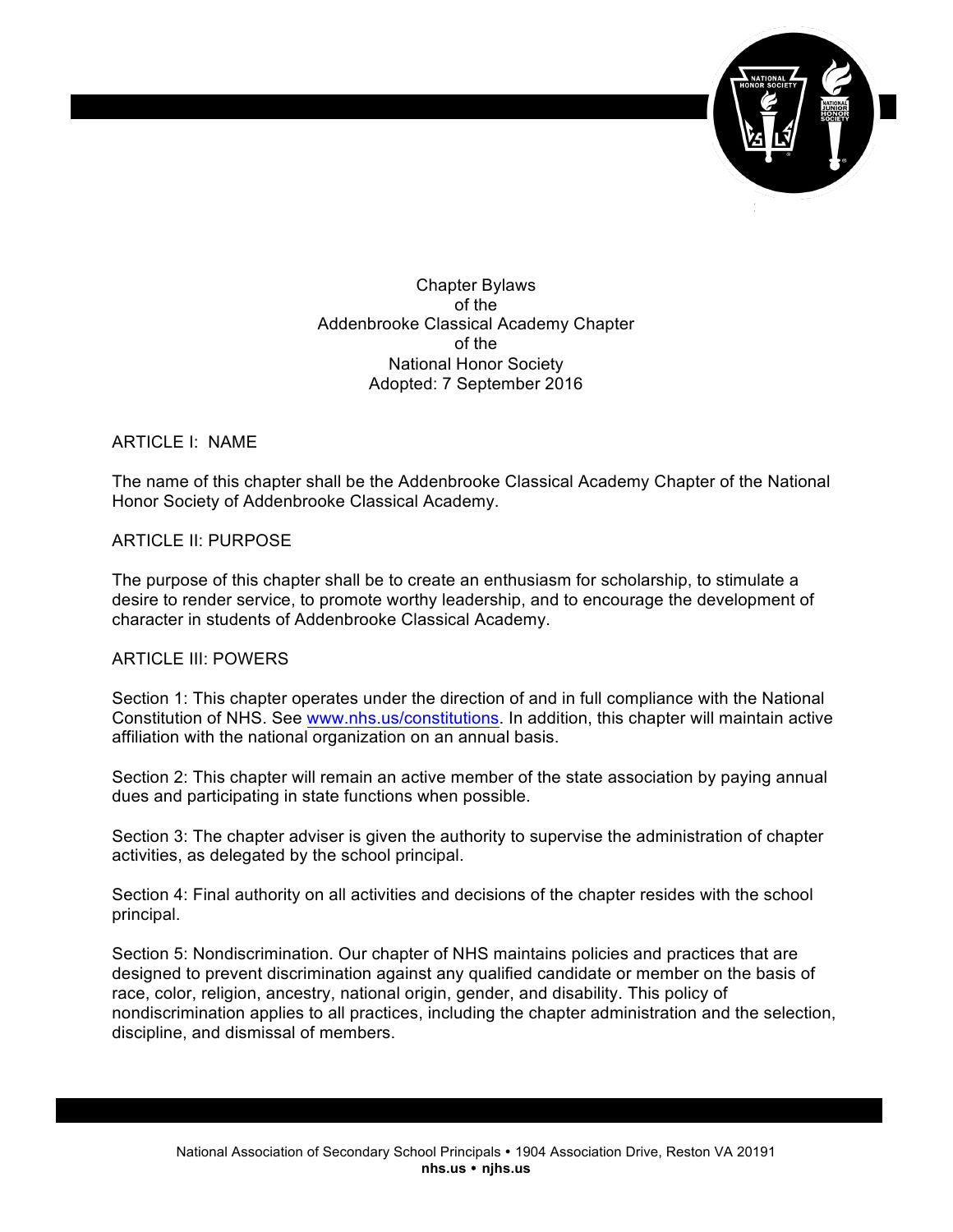# ARTICLE IV: MEMBERSHIP



Section 1: Membership in this chapter is an honor bestowed upon deserving students by the faculty and shall be based on the criteria of scholarship, service, leadership, and character.

Section 2: Membership in this chapter shall be known as active, honorary, and alumni. Active members become alumni members at graduation. Alumni and honorary members have no voice or vote in chapter affairs.

Section 3: Eligibility:

- a. Candidates eligible for selection to this chapter must be members of the sophomore, junior, or senior class.
- b. To be eligible for selection to membership in this chapter, the candidate must have been enrolled for a period equivalent to one semester at Addenbrooke Classical Academy.
- c. Candidates eligible for election to the chapter shall have a minimum cumulative grade point average of 3.0 on a 4.0 scale.
- d. Upon meeting the grade level, enrollment, and GPA standards, candidates shall then be considered based on their service, leadership, and character.

ARTICLE V: SELECTION OF MEMBERS

Section 1: The selection of members to this chapter shall be by a majority vote of the faculty council which consists of five faculty members appointed by the principal. The chapter adviser shall be the sixth, nonvoting, *ex officio* member of the faculty council.

Section 2: The selection of active members shall be held once a year during the second semester.

Section 3: Prior to the final selection, the following shall occur:

a. Students' academic records shall be reviewed to determine scholastic eligibility.

b. All students who are eligible scholastically (i.e., candidates) shall be notified and asked to complete and submit the candidate information form for further consideration.

c. The faculty shall be requested to evaluate candidates determined to be scholastically eligible using the official input form provided by the chapter adviser.

d. The faculty council shall review the candidate information forms, faculty input, and other relevant information to determine those who fully meet the selection criteria for membership.

Section 4: Candidates become members when inducted at a special ceremony.

Section 5. An active member of the National Honor Society who transfers from this school will be given an official letter indicating the status of his/her membership.

Section 6: An active member of the National Honor Society who transfers to this school will be automatically accepted for membership in this chapter. The faculty council shall grant to the transferring member one semester to attain the membership requirements and, thereafter, this member must maintain those requirements for this chapter in order to retain his/her membership.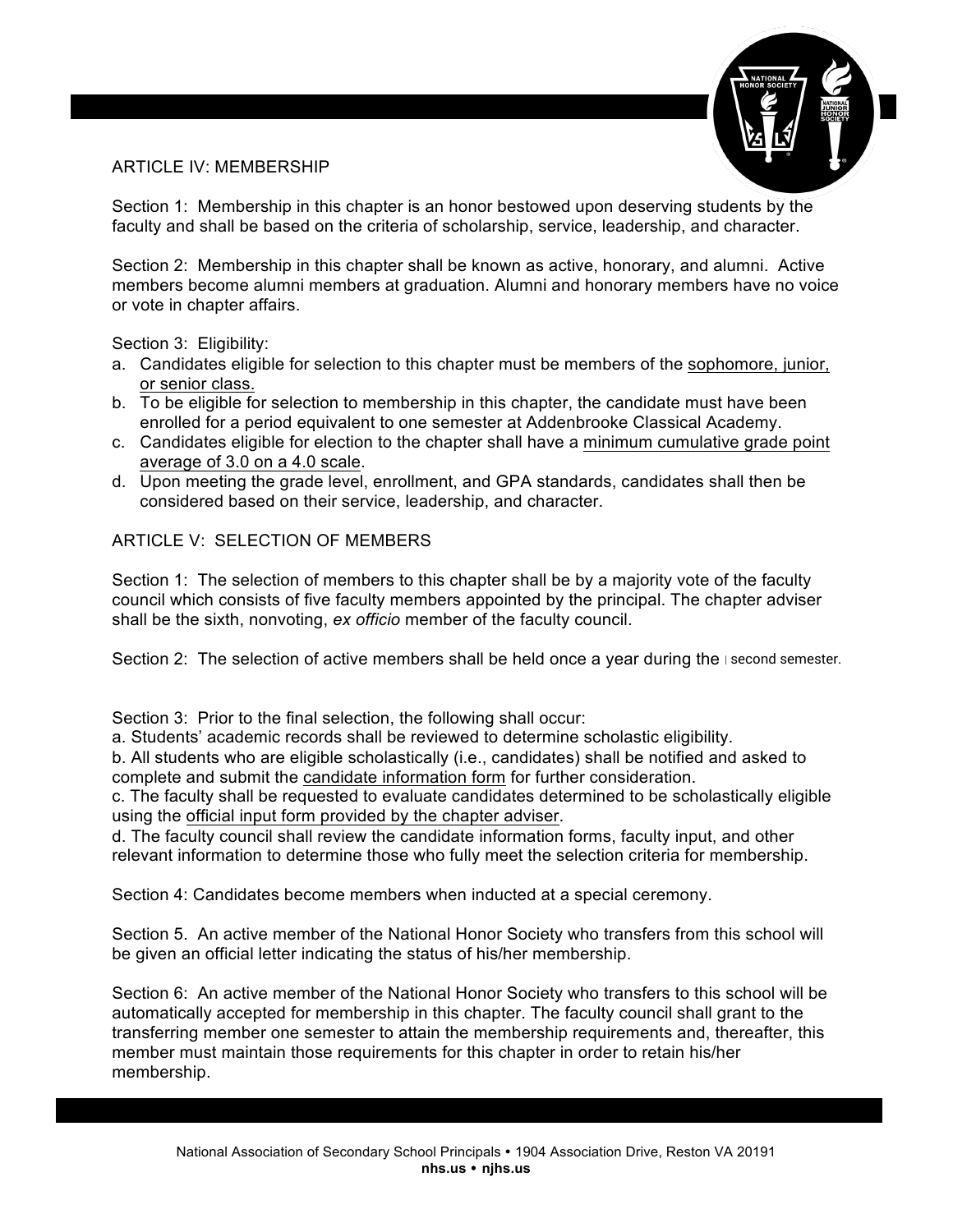

## ARTICLE VI: OBLIGATIONS OF MEMBERS

Section 1: Annual dues for this chapter shall be \$20. Dues will be payable to the chapter within 30 days of induction.

Section 2: Each member of this chapter who is in good standing with regard to the membership standards and member obligations shall be entitled to wear the emblem adopted by the National Honor Society.

Section 3: Any member who withdraws, resigns, or is dismissed from the chapter shall return the emblem to the chapter.

Section 4: Chapter members who are seniors in good standing shall be granted the **privilege** of wearing the honor cords at graduation.

#### ARTICLE VII: OFFICERS

Section 1: The officers of the chapter shall be president, vice president, secretary, and treasurer.

Section 2: Student officers shall be elected at the last meeting of each school year. All returning members in good standing with the chapter are eligible to run for a position as an officer. Any active member can nominate an eligible member as a candidate for office.

Section 3. Voting shall be by secret ballot. A majority vote shall be necessary to elect any officer of this chapter. If the first vote does not yield a majority, a second vote shall be taken of the two candidates receiving the highest number of votes.

Section 4: It shall be the duty of the president to preside at the meetings of the chapter, and serve as the official representative of the chapter at school and community functions.

Section 5: The vice president shall preside in the absence of the president and shall also keep a record of members' contributions to leadership and service.

Section 6: The secretary shall keep the minutes and attendance records for meetings and be responsible for all official correspondence.

Section 7: The treasurer shall keep the record of business expenses, dues, and all other financial transactions of the chapter.

Section 8: Officers and the faculty adviser(s) shall collectively be known as the chapter's executive committee. The executive committee shall establish annual goals for the chapter and have general charge of the meetings and the business of the chapter, but any action by the executive committee is subject to the review of the chapter members.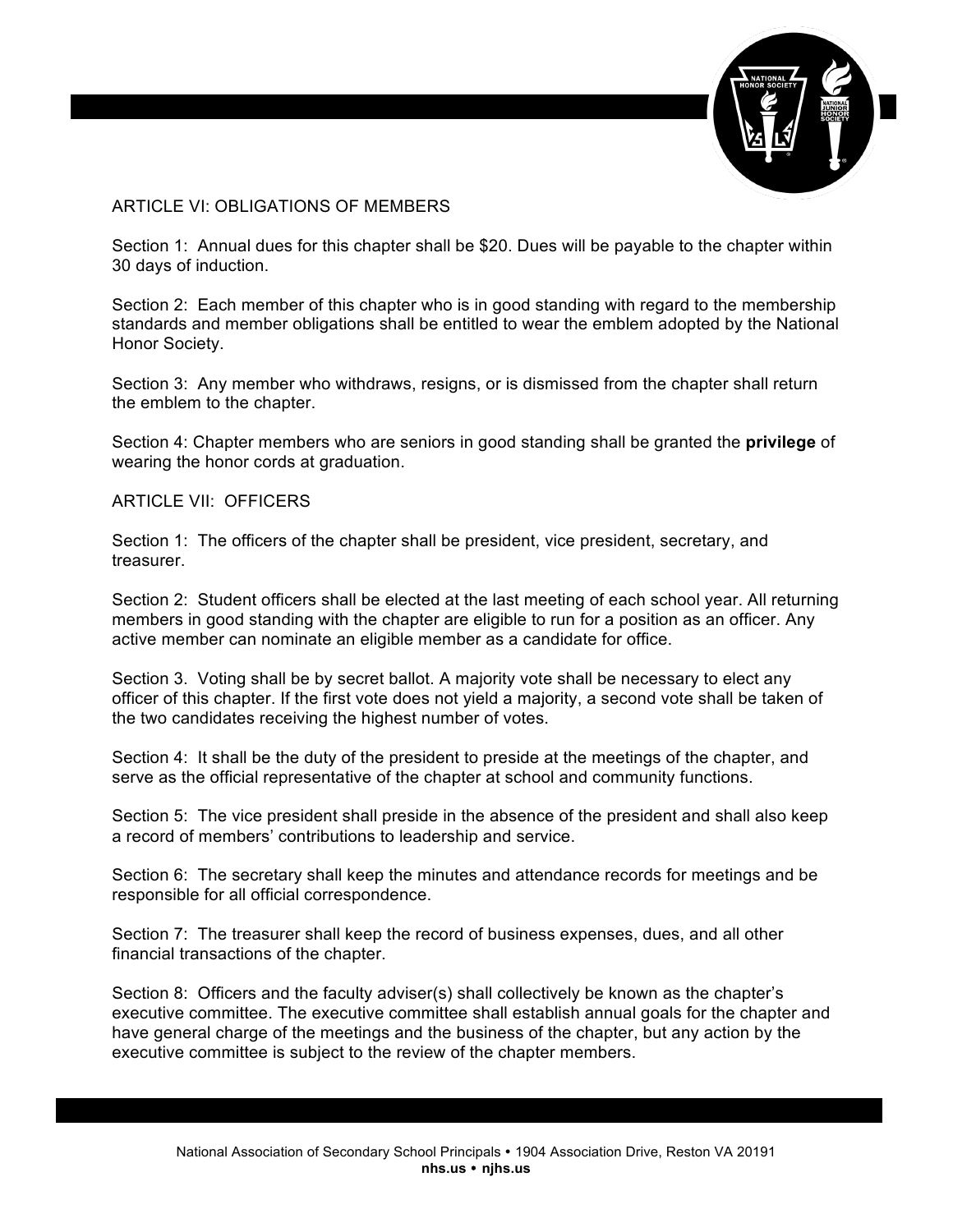

### ARTICLE VIII: MEETINGS

Section 1: Regular meetings of this chapter shall be monthly . Special meetings can be called by the president with approval of the adviser.

Section 2: This chapter shall conduct its meetings according to *Robert's Rules of Order.*

Section 3: Members are expected to attend all chapter meetings.

ARTICLE IX: ACTIVITIES

Section 1: The chapter shall determine one or more service projects for each year.

Section 2: All members shall regularly participate in these projects.

Section 3: These projects shall have the following characteristics: fulfill a need within the school or community; have the support of the administration and the faculty; be appropriate and educationally defensible; and be well planned, organized, and executed.

Section 4: Each member shall have the responsibility for choosing and participating in an individual service project which reflects his or her particular talents and interests and as approved by the chapter adviser. This is in addition to the chapter projects to which all members contribute.

Section 5: The chapter shall publicize and promote its projects in a positive manner.

### ARTICLE X: DISCIPLINE and DISMISSAL of MEMBERS

Section 1: Any member who falls below the standards of scholarship, service, leadership, or character may be considered for discipline or dismissal from the Addenbrooke Classical Academy chapter of the National Honor Society. A member of the National Honor Society is expected to maintain his/her academic standing and take an active role in service and leadership to his/her school and community.

Section 2: If a member's cumulative grade point average falls below the standard in effect when he/she was selected 3.0, he /she will be given a written warning and a reasonable time period for improvement. If the cumulative grade point average remains below standard at the end of the warning period the student will be subject to further disciplinary action by the faculty council that includes consideration of dismissal from the chapter.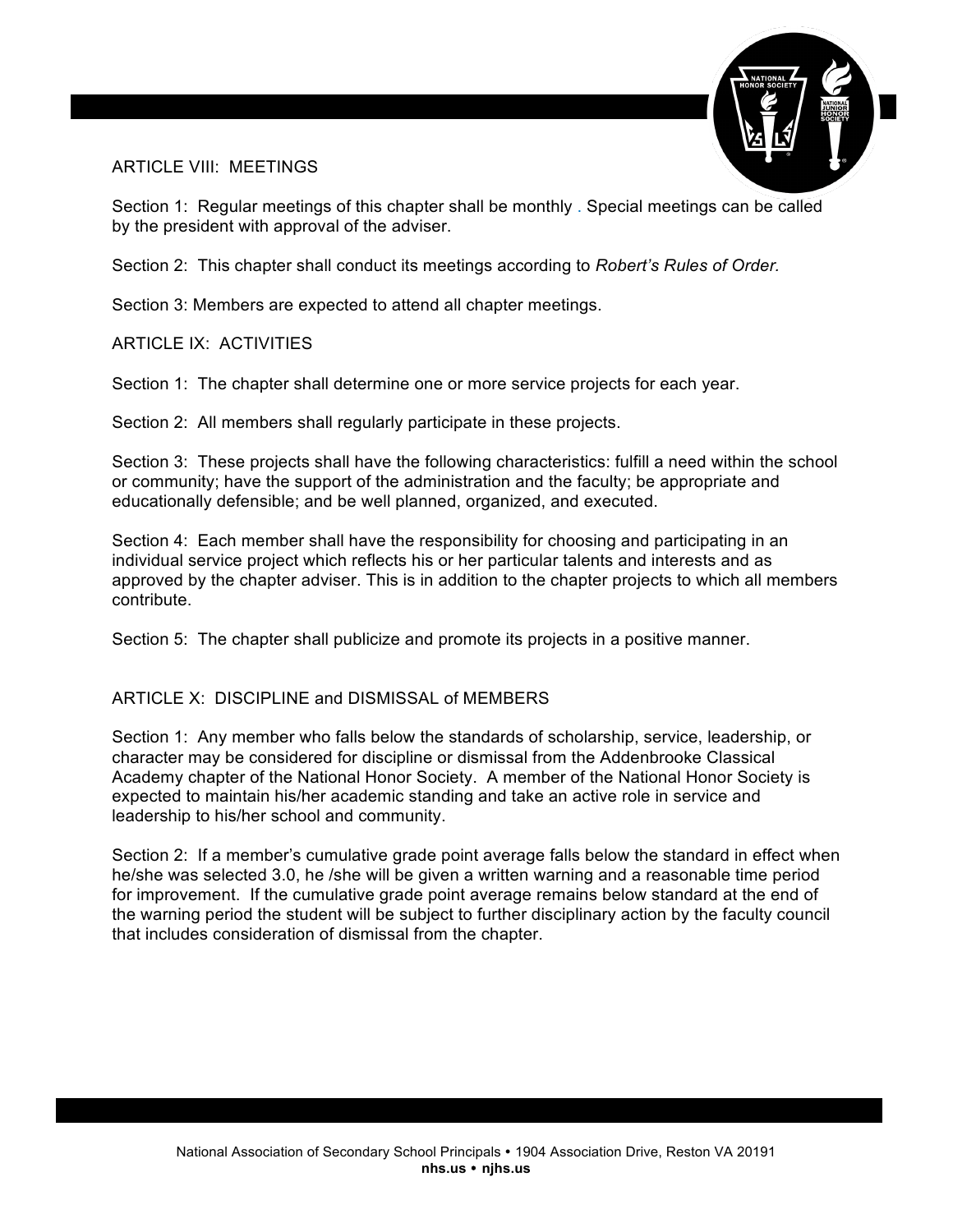

Section 3: Violations of the law or school regulations can result in immediate consideration the dismissal of a member (see Section 5 below). These violations include, but are not limited to DWI, stealing, destruction of property, cheating, truancy, or possession, selling, or being under the influence of drugs or alcohol at school or school-related activities or in the community.

Section 4: Offenders of the school conduct code (such as use of profanity, failure to comply, unexcused absences, excessive tardiness, etc.) will receive written warning notification. A conference may be requested by either party (faculty council or student/parent). If the member is involved in another violation of the school conduct code, the member may be considered for dismissal.

Section 5: Chapter officers, as representatives of the chapter, can be removed from their positions as a consequence of disciplinary action taken by the faculty council.

Section 6: In all cases of pending dismissal:

a. The member will receive **written notification** from the adviser/faculty council indicating the reason for consideration of dismissal.

b. The member has the **right** to respond to the charge(s) against him/her at a **hearing** before the faculty council prior to any vote on dismissal (in accordance with due process identified in Article X of the National Constitution). The member has the opportunity to present his/her defense either in person or via a written statement presented in lieu of the face-to-face hearing. Following the hearing, the faculty council will then vote on whether to dismiss. A majority vote of the faculty council is needed to dismiss any member.

c. The results of the faculty council vote will be presented to the principal for review, and then stated in a letter sent to the student and parents. Dismissed members must surrender any membership emblems to the adviser.

d. The faculty council's decision may be appealed to the building principal and afterwards according to provisions of the school district discipline policies.

e. A member who is dismissed or resigns may never again be considered for membership in the National Honor Society.

Section 7: In lieu of dismissal, the faculty council may impose disciplinary sanctions upon a member as deemed appropriate.

ARTICLE XI: RATIFICATION, APPROVAL, and REVIEW.

Section 1: These bylaws will be **approved** upon receiving a two-thirds affirmative vote of all active members of the chapter, a majority affirmative vote of the faculty council, and approval by the administration.

Section 2: These bylaws shall be reviewed and if necessary, revised within five years from the date of approval noted on this document.